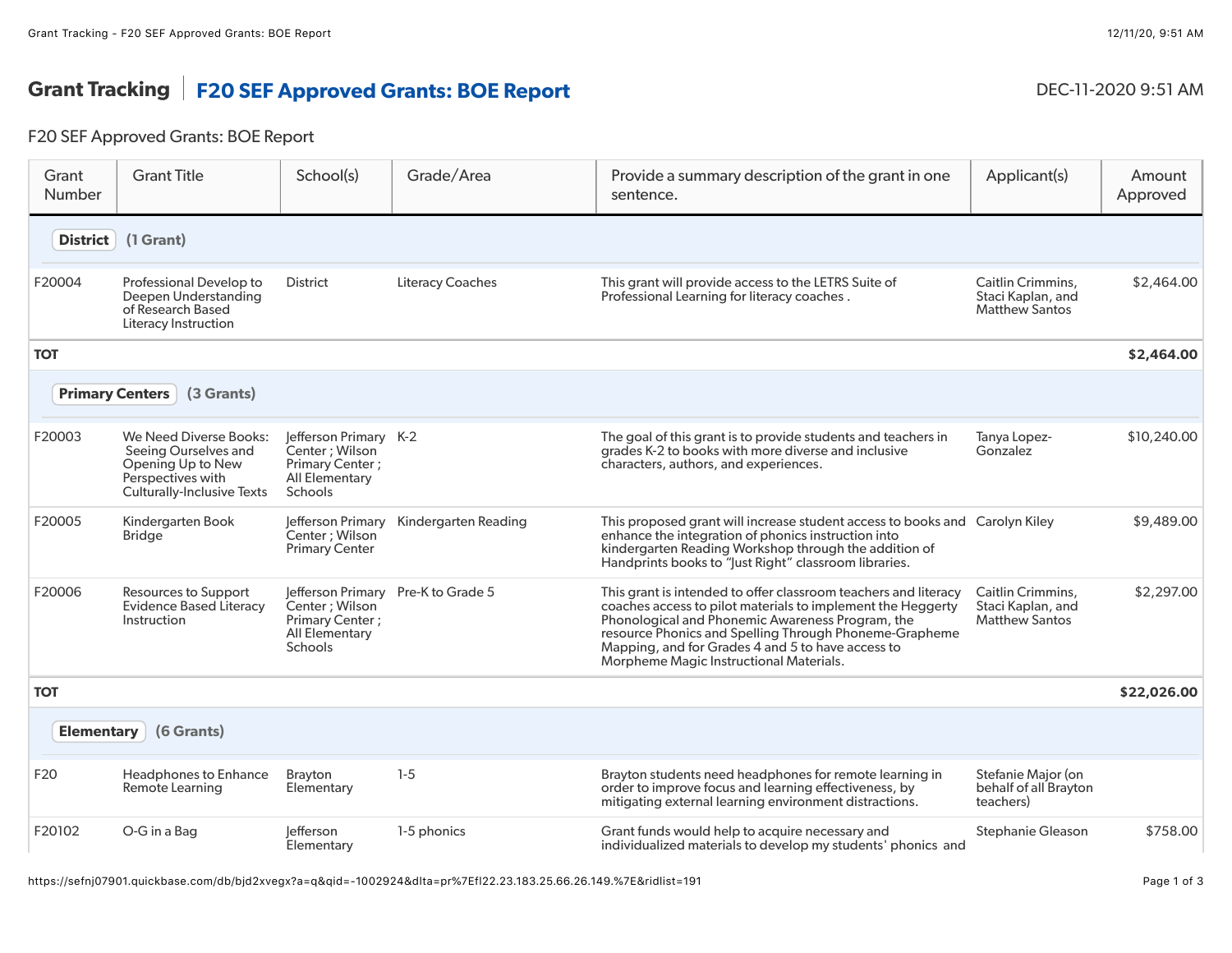|                    |                                                                                   |                               |                                               | reading skills. OG in a Bag will help provide a rich socially<br>distanced/individual learning experience in school and/or at<br>home.                                                                                         |                                                                                                                     |             |
|--------------------|-----------------------------------------------------------------------------------|-------------------------------|-----------------------------------------------|--------------------------------------------------------------------------------------------------------------------------------------------------------------------------------------------------------------------------------|---------------------------------------------------------------------------------------------------------------------|-------------|
| F20103             | Flex Your Math Muscles -<br><b>Reflex Math</b>                                    | Washington<br>Elementary      | All students 1st - 5th grade                  | Yearly subscription to Reflex Math                                                                                                                                                                                             | Laura Madden                                                                                                        | \$37,811.00 |
| F20104             | Reflexing our Math<br><b>Muscles</b>                                              | lefferson<br>Elementary       | $3 - 5$                                       | <b>Building fact fluency from Grades 3-5</b>                                                                                                                                                                                   | lan Bell and Judy<br>O'Donnell                                                                                      |             |
| F20105             | Keep (Re)Flexing Those<br><b>Math Fact Muscles!</b>                               | Lincoln-Hubbard<br>Elementary | Grades 1-5 at LH for<br><b>Mathematics</b>    | All Lincoln-Hubbard students will continue to improve their<br>math fact fluency through a 1 year renewal of a subscription to<br>the game-based math program, Reflex.                                                         | Alexandra Kelly                                                                                                     |             |
| F20106             | Can You Hear Me?                                                                  | Lincoln-Hubbard<br>Elementary | 1st, 2nd, 4th, 5th and Resource<br>Classrooms | We hope to get FM systems in classrooms to improve clarity<br>and intelligibility by eliminating background interference.                                                                                                      | Samantha Barrows,<br>Alexandra Kelly,<br>Chelsea lordan,<br>Matthew Ferry,<br>Barbara Slezak, and<br>Nicole Higgins | \$9,120,00  |
| <b>TOT</b>         |                                                                                   |                               |                                               |                                                                                                                                                                                                                                |                                                                                                                     | \$47,689.00 |
|                    | Middle School (1 Grant)                                                           |                               |                                               |                                                                                                                                                                                                                                |                                                                                                                     |             |
| F20202             | Amplify Learning with<br><b>Streaming Video</b>                                   | LCJ Summit<br>Middle School   | $6 - 8$                                       | This grant would provide a one-year subscription to Swank<br>Motion Pictures, a K-12 video streaming service. This service<br>provides access to a vast collection of copyright-friendly<br>motion pictures and documentaries. | <b>Beth Thomas</b>                                                                                                  | \$1,100.00  |
| <b>TOT</b>         |                                                                                   |                               |                                               |                                                                                                                                                                                                                                |                                                                                                                     | \$1,100.00  |
| <b>High School</b> | (9 Grants)                                                                        |                               |                                               |                                                                                                                                                                                                                                |                                                                                                                     |             |
| F20303             | Class sets of March, by<br>John Lewis                                             | Summit High<br>School         | 11th - 12th grade US History II               | This grant is intended to purchase two class sets (40) of<br>March, By John Lewis to add to the instruction about the Civil<br>Rights Movement.                                                                                | Lauren Wells<br>lamie Farber<br>Ed Cama                                                                             | \$538.00    |
| F20304             | Otpimal Lighting for Moss<br>Growth - A Science<br>Research I Research<br>Project | Summit High<br>School         | 9th grade, Science Research 1                 | To provide the materials required for one student to<br>independently study the effect of differnt light sources on<br>moss growth.                                                                                            | <b>Christine Stelmach</b>                                                                                           | \$115.00    |
| F20305             | <b>Sliding Whiteboard</b><br>Systems in 3 Math<br>Classrooms                      | Summit High<br>School         | <b>High School Math</b>                       | This grant request is for purchase and installation of a sliding<br>whiteboard panel system in 3 math classrooms.                                                                                                              | Frank Baragona                                                                                                      | \$4,890.00  |
| F20306             | <b>Canon Color Poster</b><br>Printer                                              | Summit High<br>School         | $9-12$                                        | The HS Media Center is requesting the purchase of a color<br>poster printer that teachers and administration would have<br>access to.                                                                                          | Judy Shue                                                                                                           | \$4,685.00  |